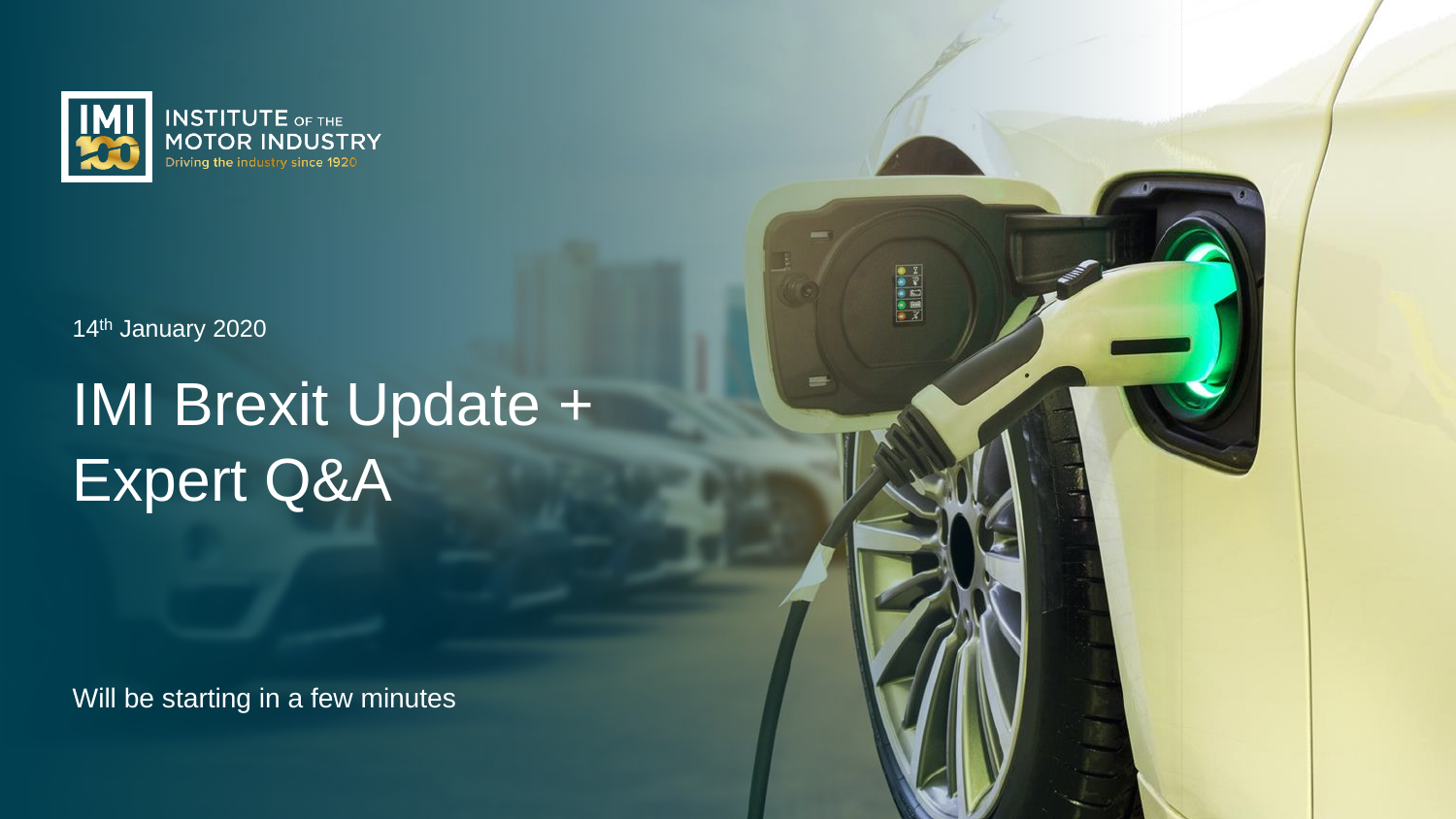

#### **Presenters**



**Steve Nash FIMI CEO The IMI** 

**Sam Purvis Managing Director The Compass Partnership Ltd**

**Steve Scofield FIMI Head of Business Development The IMI**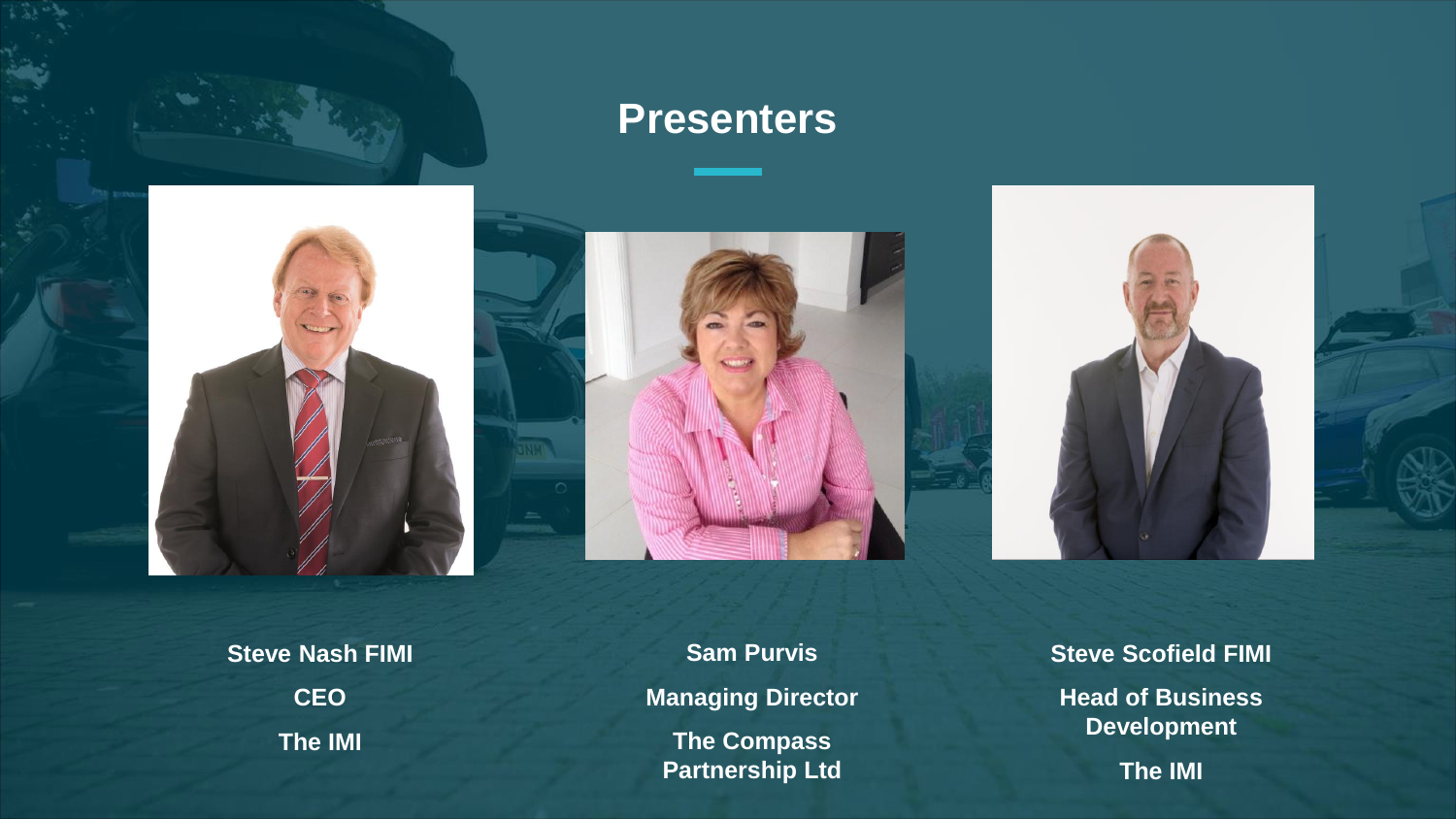### **Agenda**

- The deal explained
- How our industry will be affected in the short, medium and long term
- What do employers need to know about employing people post Brexit
- What does this mean for workers overseas
- What companies should be thinking about
- Q&A



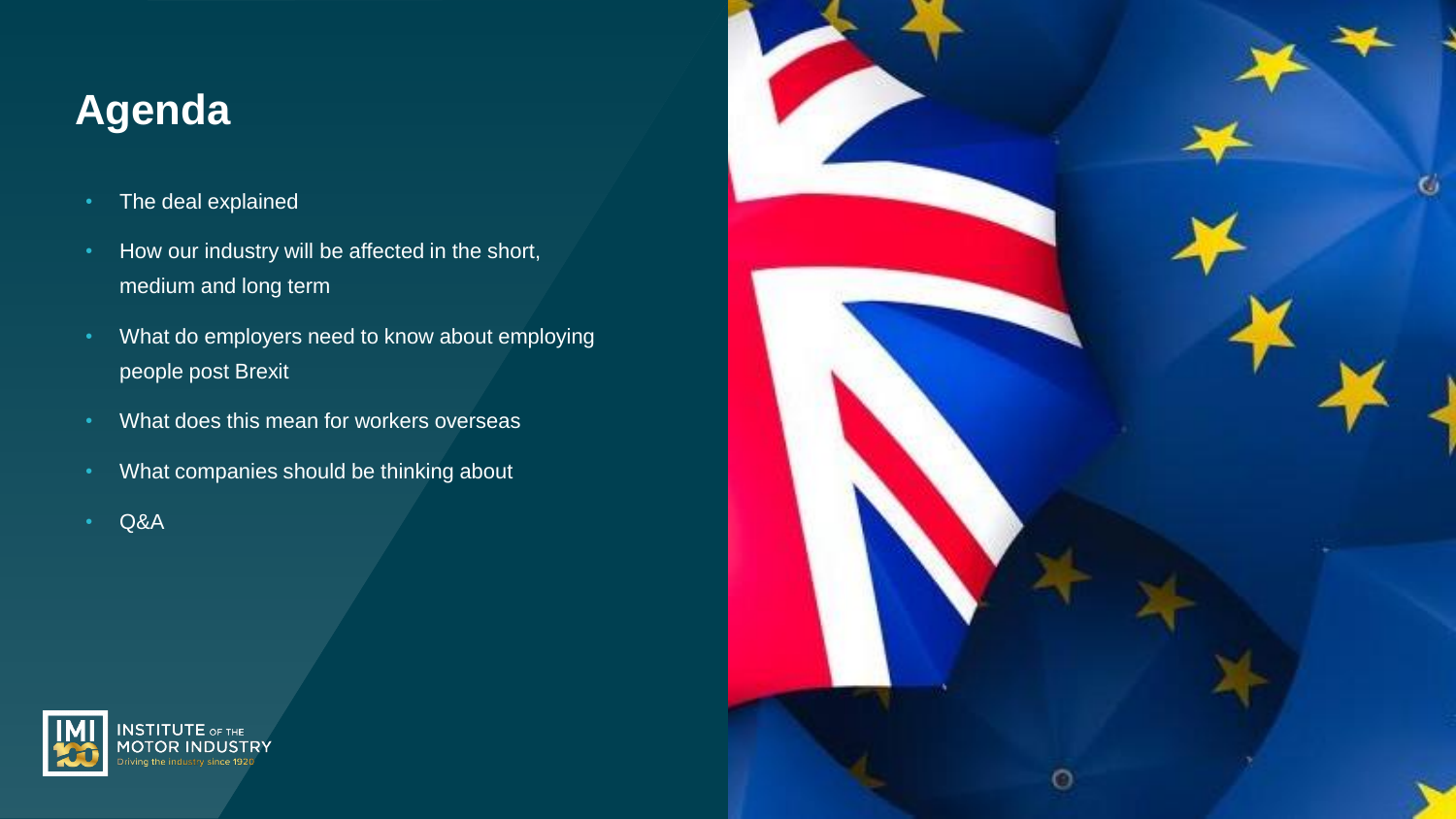## **The deal and how it affects us**

- The deal explained
- What does it mean for the auto industry?
- Short term
- Medium term
- Long term

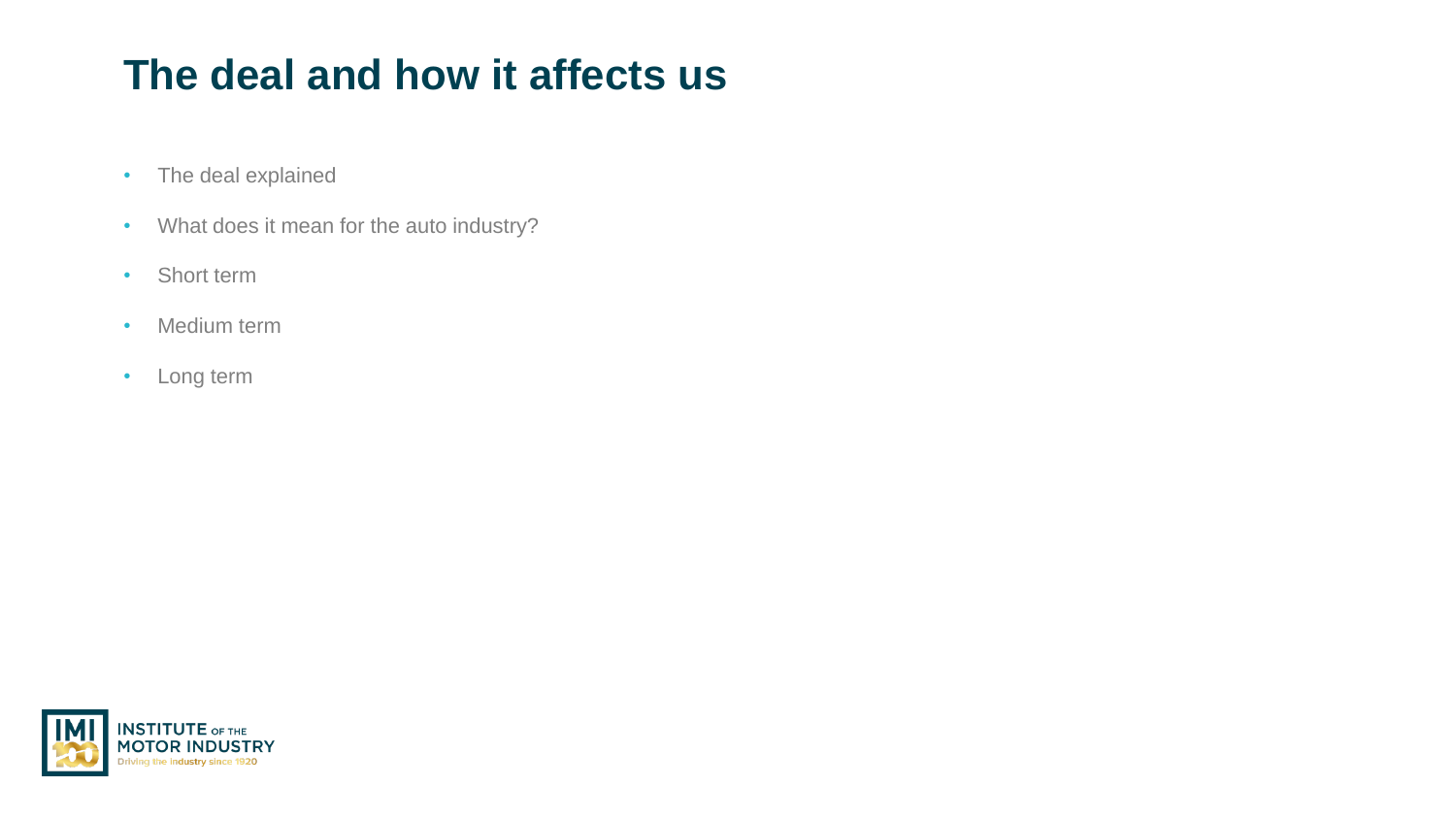## **What companies should think about**

- Will this affect recruitment
- Would this effect those currently looking for work?
- What happens to EU nationals that are already employed?
- What do employers need to check before employing EU nationals from January 2021?
- What about non EU nationals?
- What should an employer do if they find that an employee does not have the right to work in the UK?
- How workforces should plan & develop

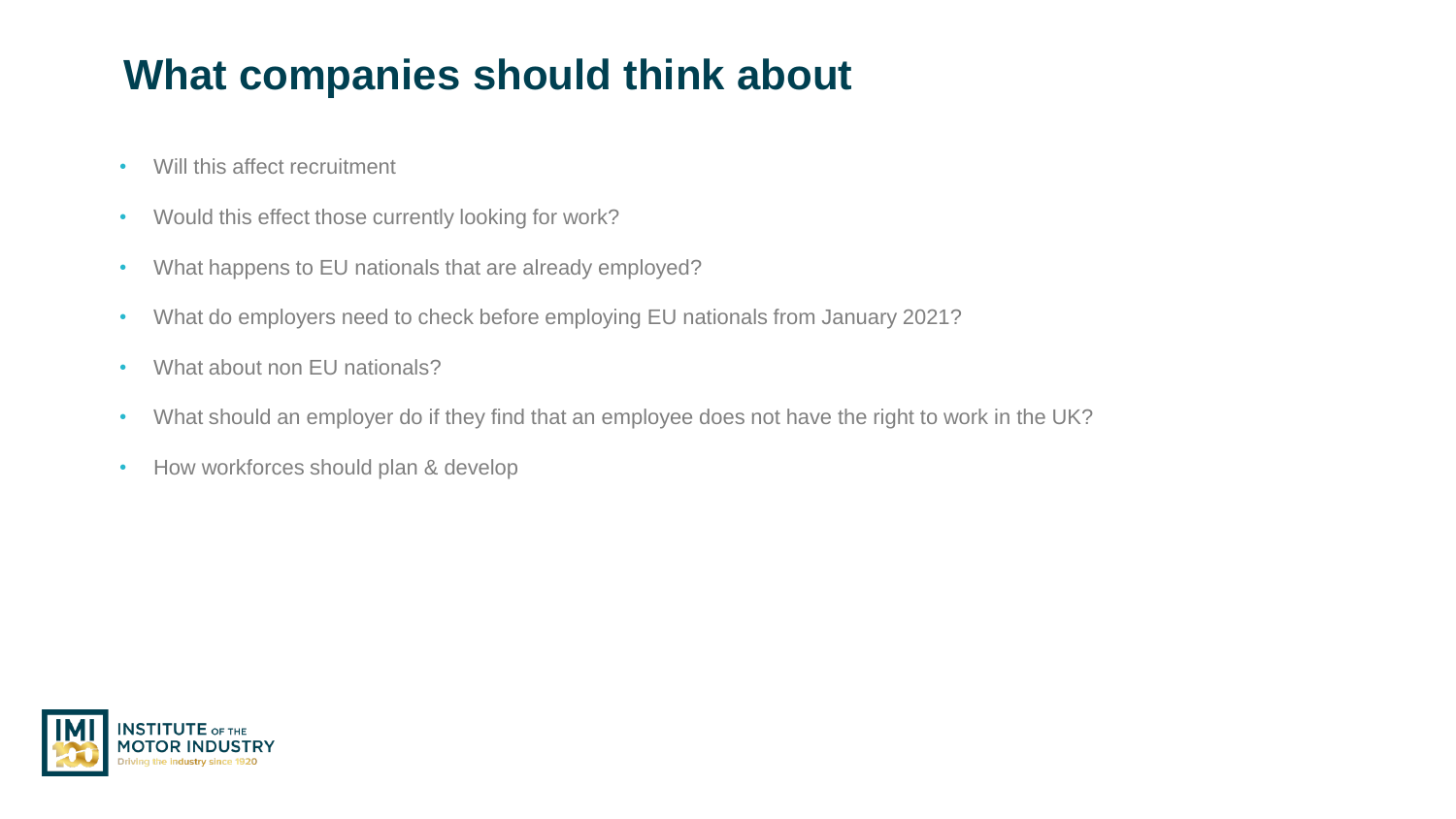#### **Q&A**

Please submit all your questions using the Q&A function below



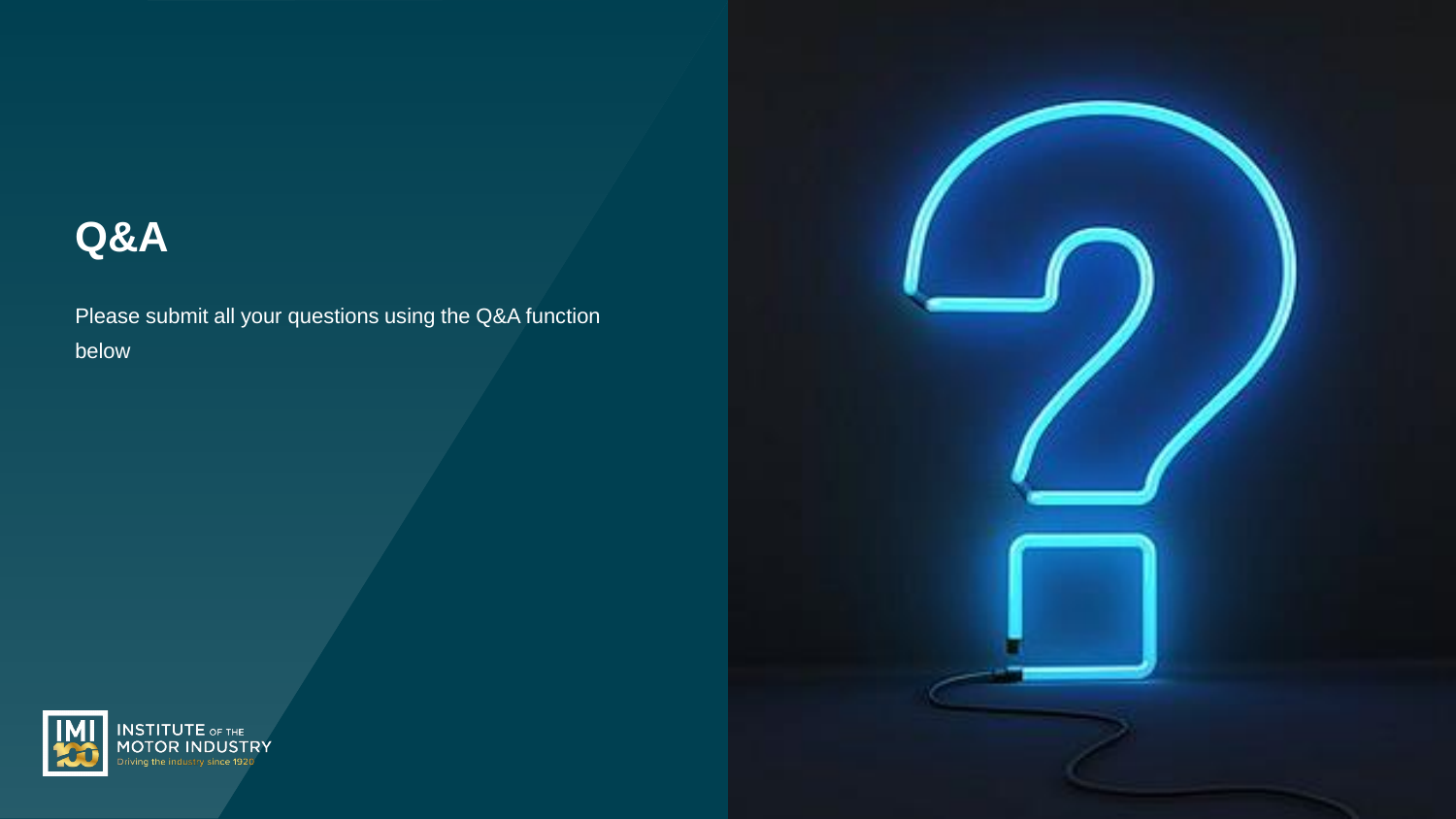#### **Useful Links**

• [https://www.gov.uk](https://www.gov.uk/)